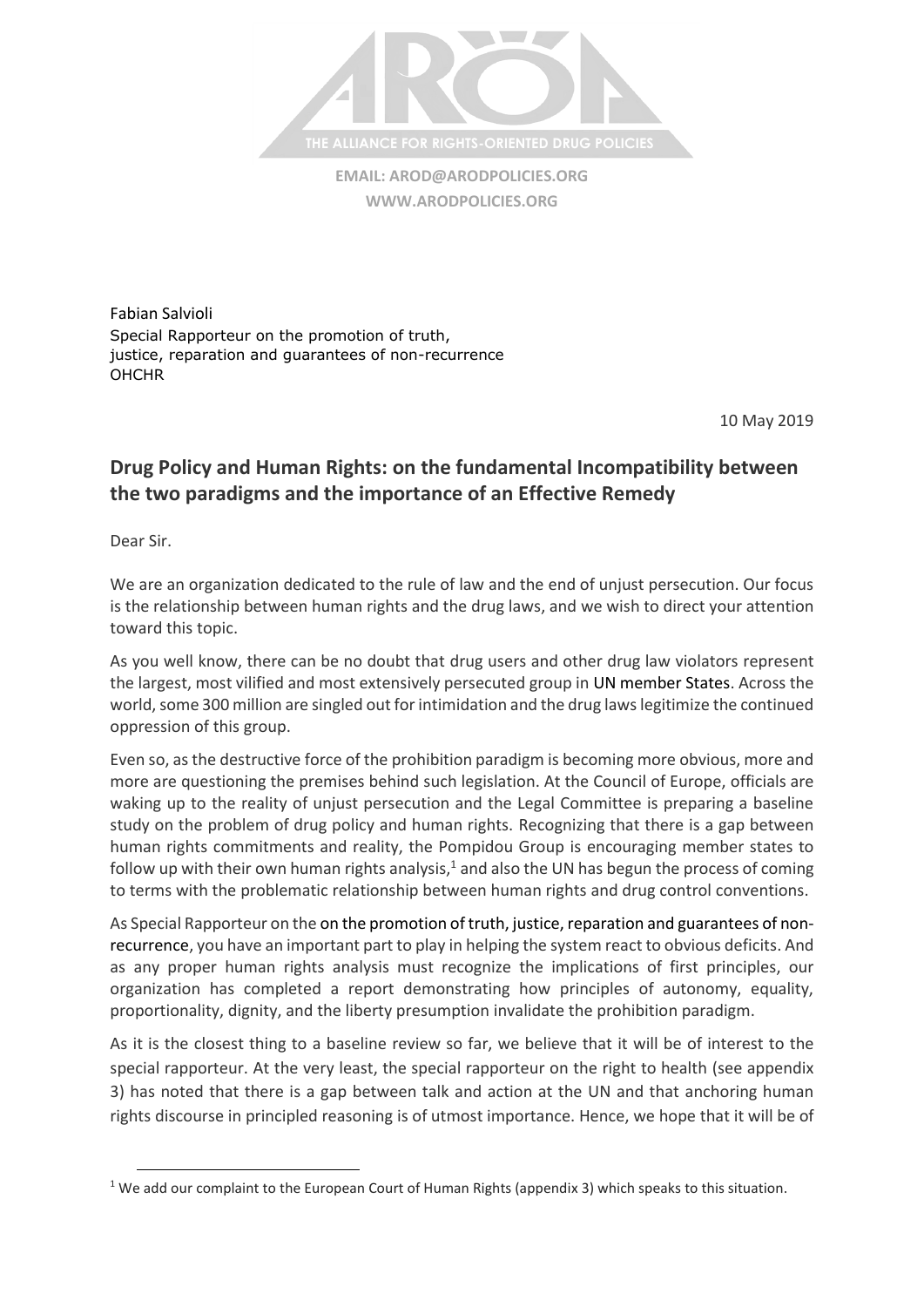

service also to you and that it will help inspire greater confidence among those fighting to end human rights violations.

Not only that, as the Special Rapporteur shall deal with situations in which there have been "gross violations of human rights and serious violations of international humanitarian law" we express our expectancy that you will help ensure the implementation of a comprehensive approach to the four elements of your mandate (truth, justice, reparation and guarantees of non-recurrence). That is, that you will help the UN ensure accountability, justice, remedies to victims, healing and reconciliation, and establish independent oversight of the security system that shall restore confidence in the institutions of the State and promote the rule of law in accordance with international human rights law.

It may be tough to hear, but this is the only way to "contribute to the accomplishment of the following goals: preventing the recurrence of crises and future violations of human rights, to ensure social cohesion, nation-building, ownership and inclusiveness at the national and local levels and to promote reconciliation." As you will se from the appendices, this is sorely needed and the time to act is now.

Indeed, historically there are few examples of legislation which has been more at odds with basic human rights concerns. As you will see from the appendices, we are dealing with moral panic that needs to be corrected and If you honor your call to higher service, this is the mother of opportunities.

As it stands, we are dealing with a mass movement gone wrong, a daft beast of unconsciousness that ensures the proliferation of organized crime and the unjust persecution of hundreds of millions. As is easy to show, the war on drugs represents a crime against humanity, and so we expect that you will be of assistance to first principles in the coming moral overhaul of society.

If we are to build integrity at the nation level, this is what we must do. And as the progression of society depends upon the extent to which institutions like the UN adapt to emerging knowledge, your primary mission will be to help world leaders find the integrity to stand with first principles.

When it comes to this, *Human Rising* covers much disputed ground, and we urge that the UN take it into consideration. Documenting how powerpolitics and unconsciousness have informed the evolution of drug policy, this work alone should be all the evidence needed to correct the situation. As the scapegoating phenomenon—our eagerness to blame vulnerable groups for problems that are a collective responsibility—ensures the continuation of the status quo, it should be obvious why the states of the world must seize and desist persecution of drug law violators, but to deflect naysayers we also include *To Right a Wrong: A Transpersonal Framework for Constitutional Construction* (2016).

This book completes the discipline of constitutional law, adding psychology to the already accepted framework of political theory. It presents a model that systemizes the forces that act upon us, both individually and en masse; it explains why some will embrace a system of principled law while others will prefer a system of arbitrary law; and it exposes the qualitative difference